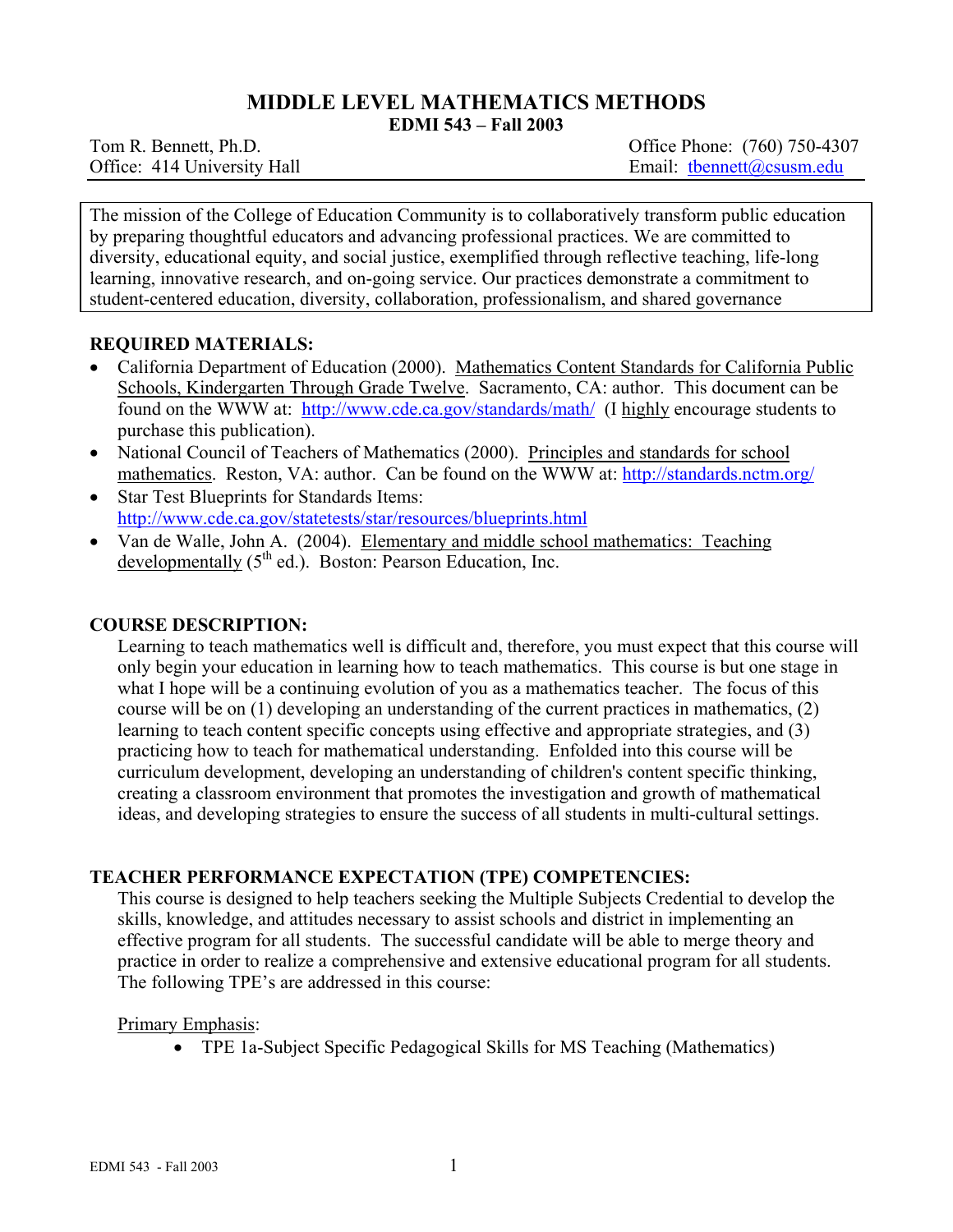Secondary Emphasis:

- TPE 2-Monitoring Student Learning During Instruction
- TPE 3-Interpretation and Use of Assessments
- TPE 4-Making Content Accessible
- TPE 5-Student Engagement
- TPE 6a-Developmentally Appropriate Practices in Grades K-3
- TPE 6b-Developmentally Appropriate Practices in Grades 4-8
- TPE 6d-Developmentally Appropriate Practices for Special Education
- TPE 6e-Middle Level Philosophy and School Organization
- TPE 7-Teaching English Learners
- TPE 8-Learning About Students
- TPE 9-Instructional Planning
- TPE 10-Instructional Time
- TPE 11-Social Environment
- TPE 13-Professional Growth

## **INFUSED COMPETENCIES:**

CLAD: In 1992, the College of Education voted to infuse Cross-cultural, Language and Academic Development (CLAD) competencies across the curriculum. The CLAD competencies are attached to the syllabus and the competencies covered in this course are highlighted.

Authorization to Teach English Learners: This credential program has been specifically designed to prepare teachers for the diversity of languages often encountered in California public school classrooms. The authorization to teach English learners is met through the infusion of content and experiences within the credential program, as well as additional coursework. Students successfully completing this program receive a credential with authorization to teach English learners.

Technology: This course infuses technology competencies to prepare our candidates to use technologies, emphasizing their use in both teaching practice and student learning.

# **KEY ASSIGNMENTS:**

- Reading Reflections (21%) Each week students will write a "meaningful" one page reflection on the articles assigned to be read for that week. These reflections should clearly articulate your thoughts **on the articles** and discuss how you might **specifically apply** what you learned from the articles as a teacher in the classroom.
- Student Interviews (24%) You and one of your classmates will conduct a series of short student interviews based on questions we create in class. For each interview, you will pose mathematical problems to any one student at a predetermined grade level. The purpose is to get you to begin thinking about students' mathematical understanding, to learn how to effectively pose questions and interpret the meaning of students' answers, and to provide you with an opportunity to interact with students.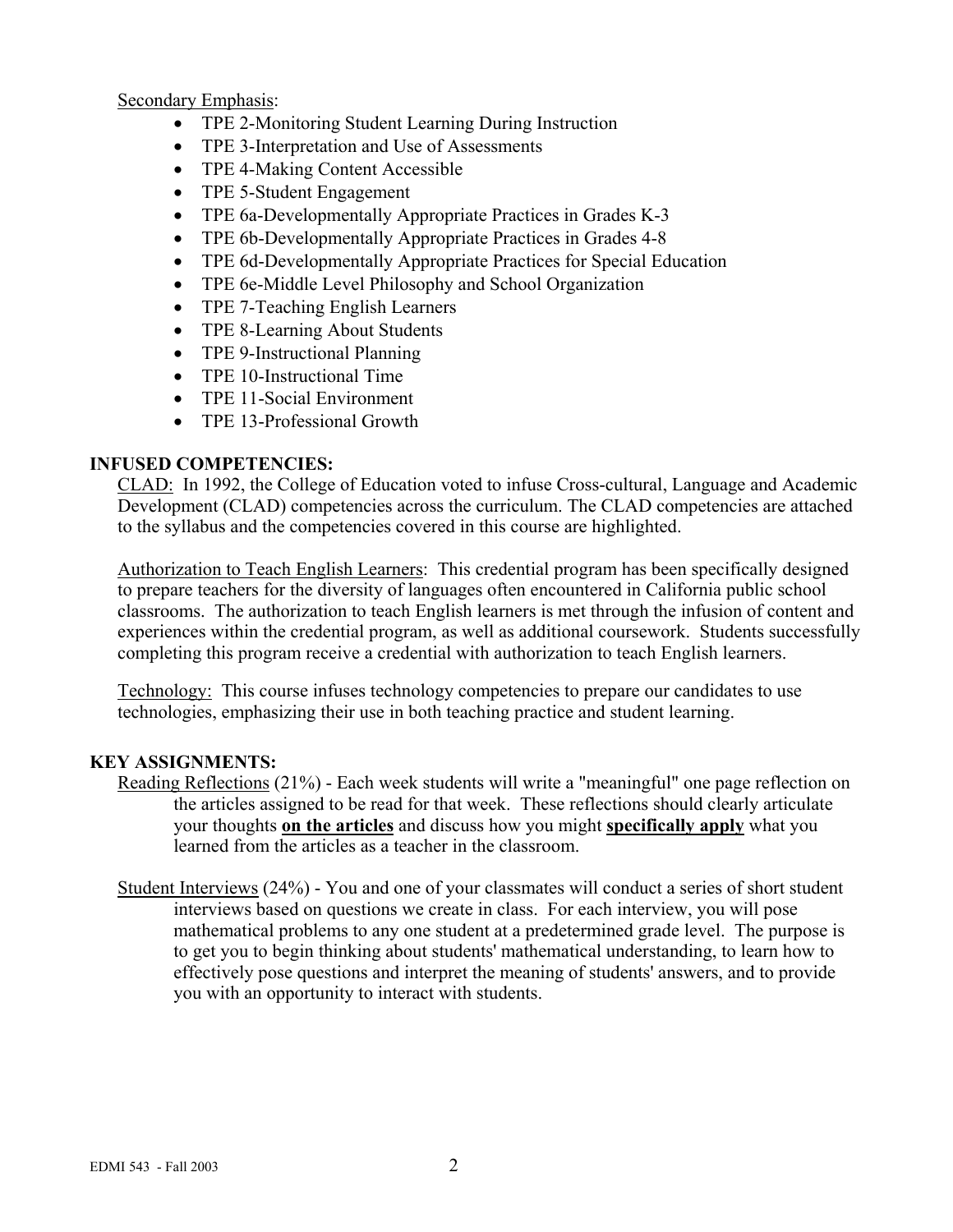- Mathematical Resources & Lesson (35%)– Working in small groups, your team will first compile resources on a predetermined mathematical topic (20%) and then design a lesson that you will present in an elementary class (or ours as if we were your students) (15%). The purpose of this activity is to help you learn how to design effective mathematical activities, to provide you with an opportunity to begin compiling mathematical resources, and to provide an opportunity for you to practice teaching mathematics.
- Curriculum Assignment (20%)– Students will review the mathematics curriculum currently being used at their school site (e.g., a textbook) and write a short paper that investigates the curriculum alignment with the CA Content Standards and current high stakes assessments. Students will also provide their general thoughts and concerns related to the curriculum (e.g., how the curriculum might need to be altered to make strong connections between mathematical concepts and procedures).

#### **GRADING SCALE:**

Grades will be based on the following grading scale:

A..............90 -100% B..............80 - 89% C..............70 - 79%  $D_{\dots}$  60 - 69% F..............Below 60%

#### **ATTENDANCE POLICY:**

The attendance policy of the College of Education: Due to the dynamic and interactive nature of course in the COE, all students are expected to attend all classes and participate actively. At a minimum, students must attend more than 80% of class time, or s/he may not receive a passing grade for the course at the discretion of the instructor. If you miss two class sessions or are late (or leave early) more than three sessions, you cannot receive a grade of "A". IF you miss three class sessions, your highest possible grade is a "C+". Should you have extenuating circumstances, contact the instructor as soon as possible. Please discuss with me any extenuating circumstances that will cause you to miss class prior to your absence. Attendance will be taken at each class session. Furthermore, grades on assignments turned in late will be lowered unless **prior arrangements** have been made with the instructor.

## **PLAGIARISM AND CHEATING:**

Please be sure to read and understand the university policy on plagiarism and cheating as it will be strictly enforced. Academic dishonestly will not be tolerated and will result in a failing grade for this course and will be reported to the University.

## **STUDENTS WITH DISABILITIES REQUIRING REASONABLE ACCOMMODATIONS:**

Students are approved for services through the Disabled Student Services Office (DSS). This office is located in Craven Hall 5205, and can be contacted by phone at (760) 750-4905, or TTY (760) 750-4909. Students authorized by DSS to receive reasonable accommodations should meet with their instructor during office hours or, in order to ensure confidentiality, in a more private setting.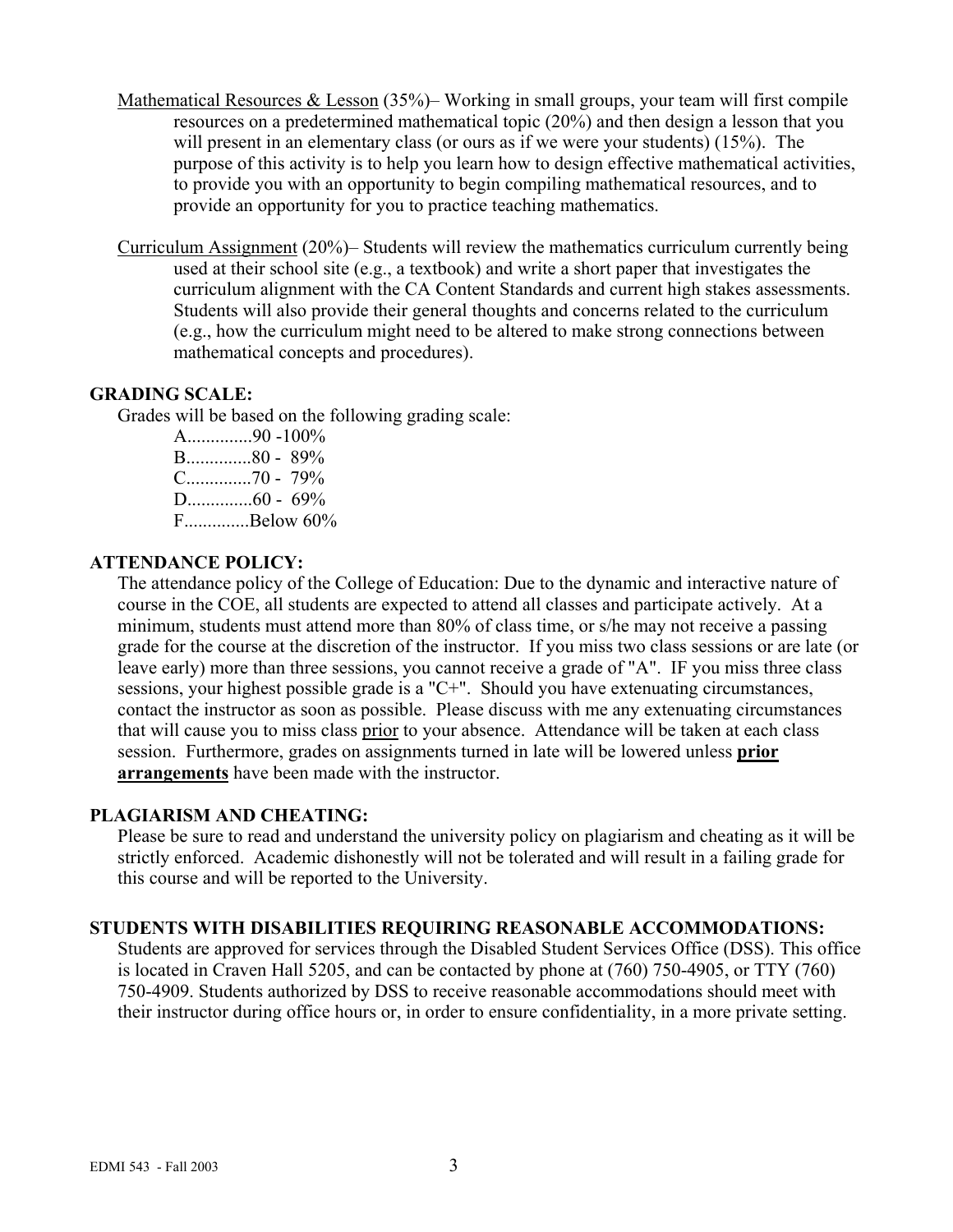# **SB2042 – AUTHORIZATION TO TEACH ENGLISH LEARNERS COMPETENCIES**

| <b>TEST 1: LANGUAGE</b><br><b>STRUCTURE</b><br><b>AND</b><br><b>FIRST-AND SECOND-</b><br><b>LANGUAGE DEVELOPMENT</b>                                | <b>TEST 2: METHODOLOGYOF</b><br><b>BILINGUAL, ENGLISH</b><br><b>LANGUAGE DEVELOPMENT,</b><br>AND CONTENT INSTRUCTION           | <b>TEST 3: CULTURE AND</b><br><b>CULTURAL DIVERSITY</b>                                             |
|-----------------------------------------------------------------------------------------------------------------------------------------------------|--------------------------------------------------------------------------------------------------------------------------------|-----------------------------------------------------------------------------------------------------|
| I. Language Structure and Use:<br><b>Universals and Differences</b><br>(including the structure of English)                                         | I. Theories and Methods of Bilingual<br><b>Education</b>                                                                       | I. The Nature of Culture                                                                            |
| A. The sound systems of language<br>(phonology)                                                                                                     | A. Foundations                                                                                                                 | A. Definitions of culture                                                                           |
| <b>B.</b> Word formation (morphology)                                                                                                               | <b>B.</b> Organizational models: What works<br>for whom?                                                                       | <b>B.</b> Perceptions of culture                                                                    |
| C. Syntax                                                                                                                                           | C. Instructional strategies                                                                                                    | C. Intragroup differences (e.g., ethnicity,<br>race, generations, and micro-<br>cultures)           |
| <b>D.</b> Word meaning (semantics)                                                                                                                  | II. Theories and Methods for<br><b>Instruction In and Through English</b>                                                      | D. Physical geography and its effects<br>on culture                                                 |
| E. Language in context                                                                                                                              | A. Teacher delivery for both English<br>language development and content<br>instruction                                        | E. Cultural congruence                                                                              |
| F. Written discourse                                                                                                                                | B. Approaches with a focus on English<br>language development                                                                  | II. Manifestations of Culture:<br><b>Learning About Students</b>                                    |
| G. Oral discourse                                                                                                                                   | C. Approaches with a focus on<br>content area instruction (specially<br>designed academic instruction<br>delivered in English) | A. What teachers should learn about<br>their students                                               |
| H. Nonverbal communication                                                                                                                          | D. Working with paraprofessionals                                                                                              | B. How teachers can learn about their<br>students *                                                 |
| II. Theories and Factors in First- and<br><b>Second-Language Development</b>                                                                        | III. Language and Content Area<br><b>Assessment</b>                                                                            | C.How teachers can use what they<br>learn about their students<br>(culturally responsive pedagogy)* |
| A. Historical and current theories and<br>models of language analysis that<br>have implications for second-<br>language development and<br>pedagogy | A. Purpose                                                                                                                     | III. Cultural Contact                                                                               |
| <b>B.</b> Psychological factors affecting first-<br>and second-language development                                                                 | <b>B.</b> Methods *                                                                                                            | A. Concepts of cultural contact                                                                     |
| C. Socio-cultural factors affecting first-<br>and second-language development                                                                       | C. State mandates                                                                                                              | <b>B.</b> Stages of individual cultural contact                                                     |
| <b>D.</b> Pedagogical factors affecting first-<br>and second-language development                                                                   | D. Limitations of assessment                                                                                                   | C. The dynamics of prejudice                                                                        |
| E. Political factors affecting first- and<br>second-language development                                                                            | E. Technical concepts                                                                                                          | D. Strategies for conflict resolution                                                               |
|                                                                                                                                                     |                                                                                                                                | <b>IV.</b> Cultural Diversity in U.S.<br>and CA                                                     |
|                                                                                                                                                     |                                                                                                                                | A. Historical perspectives                                                                          |
|                                                                                                                                                     |                                                                                                                                | <b>B</b> . Demography                                                                               |
|                                                                                                                                                     |                                                                                                                                | C. Migration and immigration                                                                        |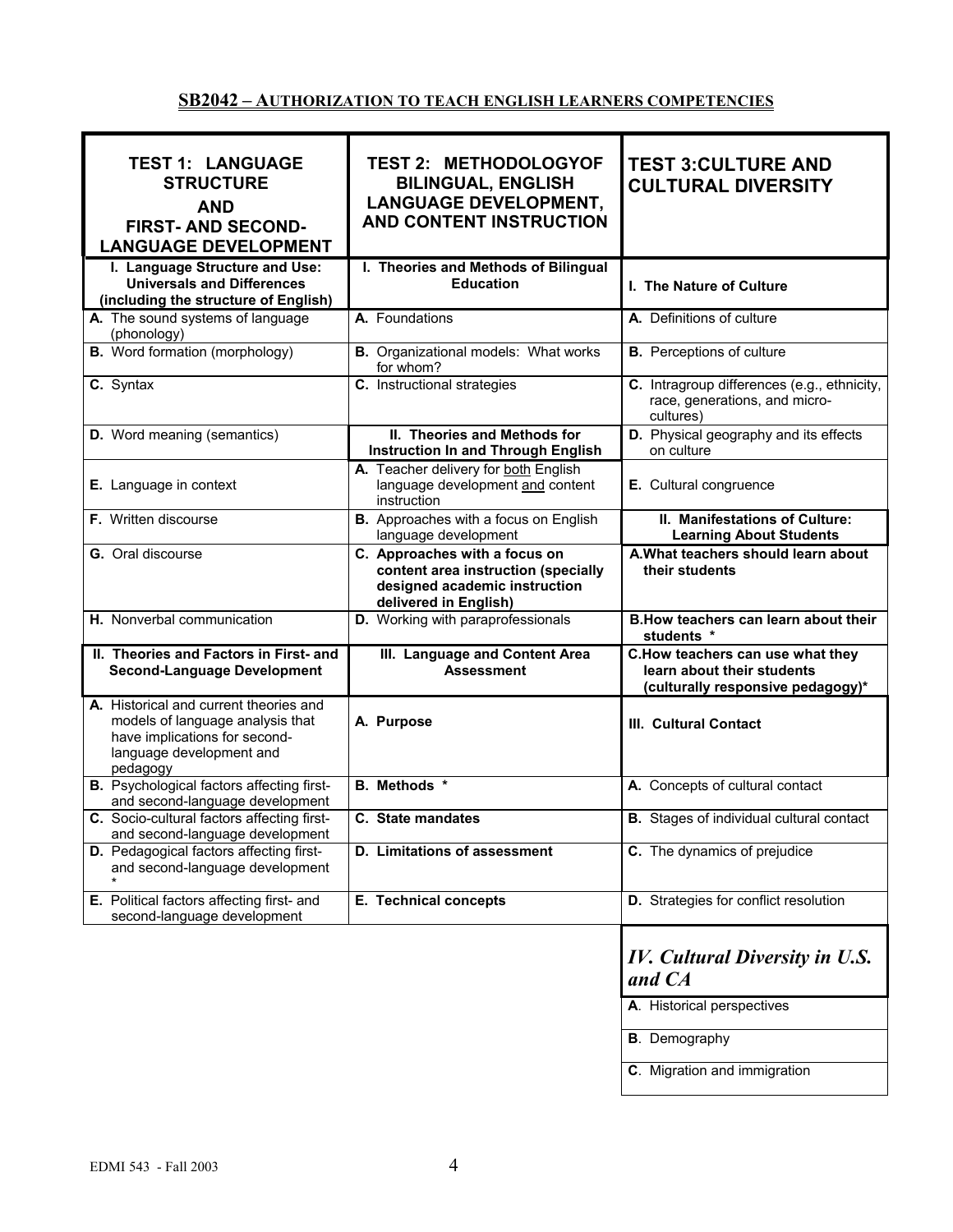| <b>Date</b>   | <b>Session Number and Topic</b>          | <b>Assignment to be Completed BEFORE</b><br><b>Class Session</b> |
|---------------|------------------------------------------|------------------------------------------------------------------|
| Mon<br>9/8/03 |                                          |                                                                  |
|               | Introduction to Mathematics Education    | Van de Walle ch. 2                                               |
|               |                                          |                                                                  |
| Mon<br>9/8/03 | 2. Developing Mathematical Understanding | Van de Walle ch. 3                                               |

| <u>Mon</u> |                        |                                      |
|------------|------------------------|--------------------------------------|
| 9/15/03    | <b>Problem Solving</b> | Van de Walle ch. 4; (Choate ch. 11)  |
| <u>Mon</u> |                        |                                      |
| 9/15/03    | Standards<br>4.        | CA Content Standards/NCTM Assignment |

| <u>Mon</u> |                                  | Assigned Readings:              |
|------------|----------------------------------|---------------------------------|
| 9/22/03    | 5. Lesson Study & Working Groups | (http://www.lessonresearch.net) |
| <u>Mon</u> |                                  |                                 |
| 9/22/03    | Instructional Practices<br>6.    | Van de Walle ch. 6, 7           |

| <u>Mon</u> |                                            | Van de Walle ch. 5; Assigned Article(s)     |
|------------|--------------------------------------------|---------------------------------------------|
| 9/29/03    | Assessment & Conducting Student Interviews | *Textbook Selection for Curr. Assgn Due     |
| Mon        |                                            | Van de Walle ch. 9, 10, 11, 13, (Choate ch. |
| 9/29/03    | 8. Addition and Subtraction                | 10)                                         |

| <u>Mon</u> |                                   |                                     |
|------------|-----------------------------------|-------------------------------------|
| 10/6/03    | Multiplication and Division<br>9. | (Reading integrated with Session 8) |
| <u>Mon</u> |                                   |                                     |
| 10/6/03    | 10. Number Concepts               | Van de Walle ch. 12. 14             |

| <u>Mon</u> |                                                       |                                 |
|------------|-------------------------------------------------------|---------------------------------|
| 10/13/03   | 11. Fractions, Decimals, Percents, Ratio & Proportion | Van de Walle ch. 15, 16, 17, 18 |
| <u>Mon</u> |                                                       |                                 |
| 10/13/03   | 12. Algebraic Thinking                                | Van de Walle ch. 22, 23         |

| <u>Mon</u> |                                 |                         |
|------------|---------------------------------|-------------------------|
| 10/20/03   | Measurement & Geometry          | Van de Walle ch. 19, 20 |
| Mon        |                                 |                         |
| 10/20/03   | 14. Data Analysis & Probability | Van de Walle ch. 21     |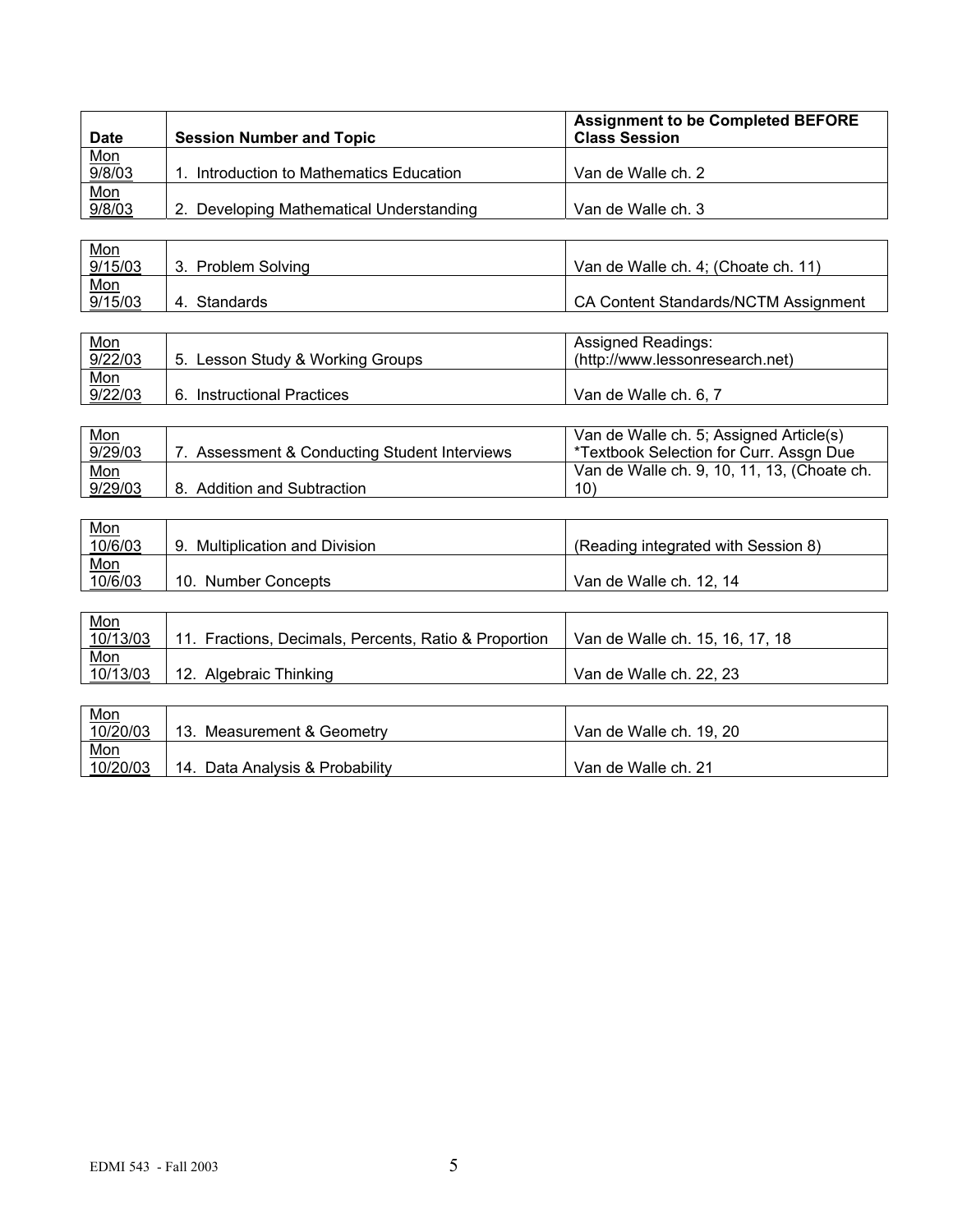#### **STUDENT INTERVIEW GUIDELINES**  EDMI 543

Student interviews are designed to provide students with opportunities to focus on a single child's thinking about mathematics. It will also help students to improve their use of inquiry for assessment purposes and to better understand middle level students with different understandings.

I recommend that students work together with a partner on these interviews. As a pair, you would interview one child for each interview and together write up your evaluation of the student (please also submit the child's written work attached to your paper). Assuming sufficient time and opportunity, we will conduct these interviews together as a class during class time.

#### **Prior to the interview**

- You should arrange with a teacher (or parent of a child you know) to interview one child for 20-30 minutes in a quiet place outside the classroom, if possible.
- Provide the teacher with some understanding of what the interview will contain and see if he/she has any thoughts about how this child will do on the assessment.
- Develop a list of questions you may want to use if the child is not forthcoming with a response. For example, if the child says "I just knew it", you might respond with "What did you think about first?" or "If you were helping a friend, how would you explain what you did?"

#### **During the interview**

Work with the child individually. Begin the interview by informing the child that you will be giving him/her a series of math problems to solve and that you are interested in his/her thinking process and in the strategies s/he uses to solve these problems. Inform the child that s/he can solve the problems in any way s/he wants. Please remind the child that the interview is voluntary and that s/he can end the interview at any time (if a student does end early then please find another willing student). Do everything you can to help make the child comfortable.

Orally provide the child with each problem, posing them one at a time, you received from class and provide him/her with sufficient time to complete each problem. You may also want to provide the child with a written copy of each problem.

After the child answers each problem you should ask a variety of questions that will help you to better understand the child's thinking and to assess his/her mathematical understanding. **You will want to note the questions you ask and the child's responses** and it may be necessary to ask the child to wait while you are writing -- it is OK to ask the child to wait. **You should not tape-record/video-tape the interview**.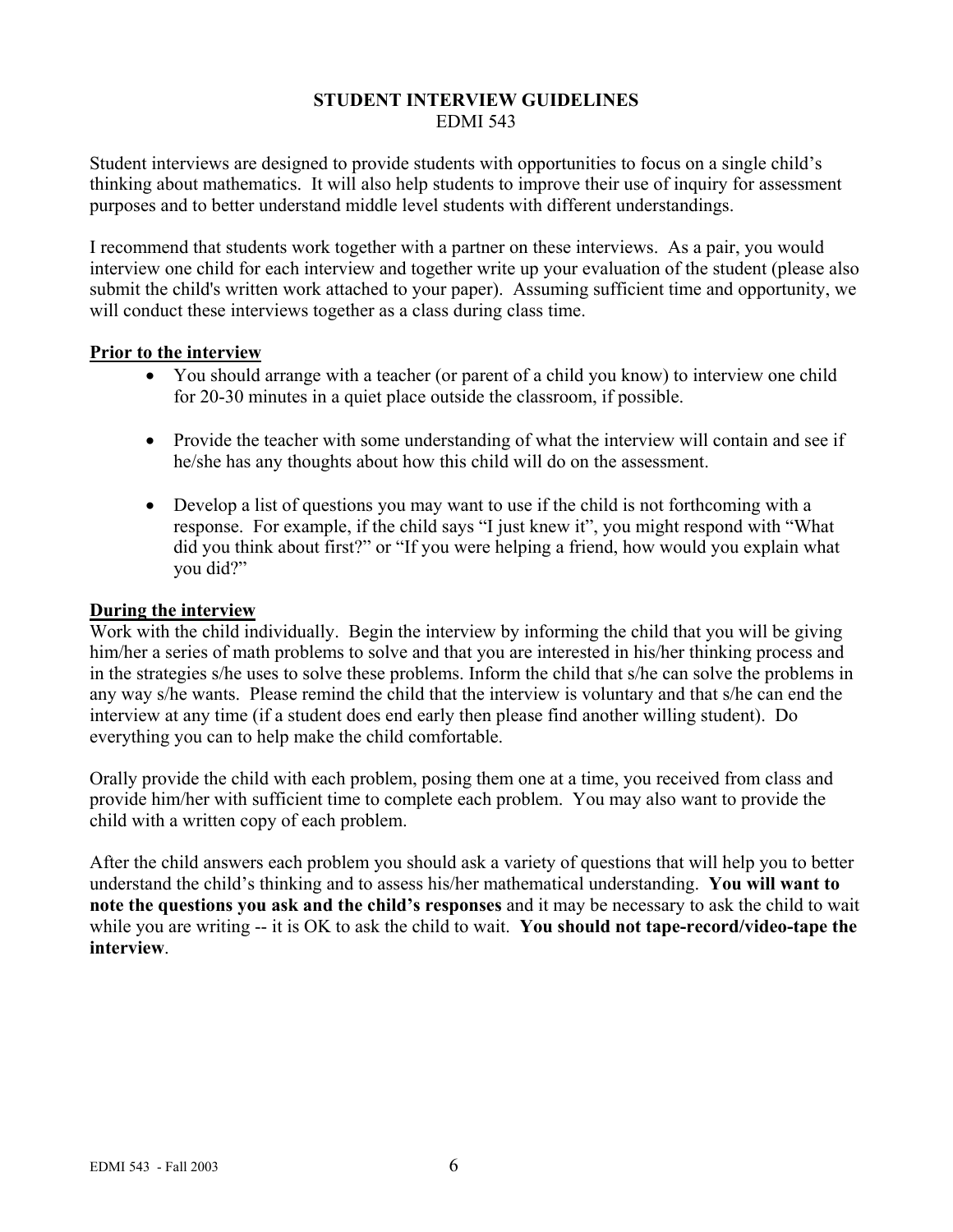## **During the interview, be sure to consider the following:**

- The best thing you can be is genuinely curious. Remember the point of the interview is to discover how the child thinks -- *NOT* to guide the child to the correct answer (try to fight the urge to be "teacher").
- Be careful to respond similarly to correct and incorrect answers. Be curious about all solution strategies -- not just the ones leading to incorrect solutions.
- Your primary role is to listen. Make sure you allow enough "wait time" -- children need time to think before answering.
- Make sure the child feels comfortable during the entire interview. If the child clearly cannot answer a problem, move on to the next problem. If you feel that the child is really struggling and frustrated, you may want to end the interview or give the child a problem you are fairly certain s/he can solve and then end the interview. If you cut an interview short because of student difficulty, be sure to discuss your reasoning in your write-up.

## **After the interview**

You (and your partner) should **together** write no more than a two page reflection that includes a brief discussion on each of the following two points:

- What specifically did you learn about this child's mathematical understanding? Here you will want to make some claims about the mathematics your student understands or doesn't understand. I am looking for more of an explanation than just your student could or couldn't solve a particular problem.
- What specifically might you do for this child if you were his/her teacher? Here you might want to include discussions about such issues as curriculum, instructional strategies, etc.

## **Grading:**

Each interview will be worth a total of 12 points (24 points (or 24%) total). More specifically, I will be looking for nicely written papers that clearly and specifically express what you learned about: 1) the child's mathematical understanding and 2) what you would do next for this child if you were his/her teacher (again be specific here). For example, you might recognize that this student lacks a conceptual understanding of multiplication – so as this child's teacher you might want to pose meaningful problems related to multiplication, etc.

\*NOTE: When you turn in your write-up, you should also include the child's written work (if it exists) and without the student's name listed.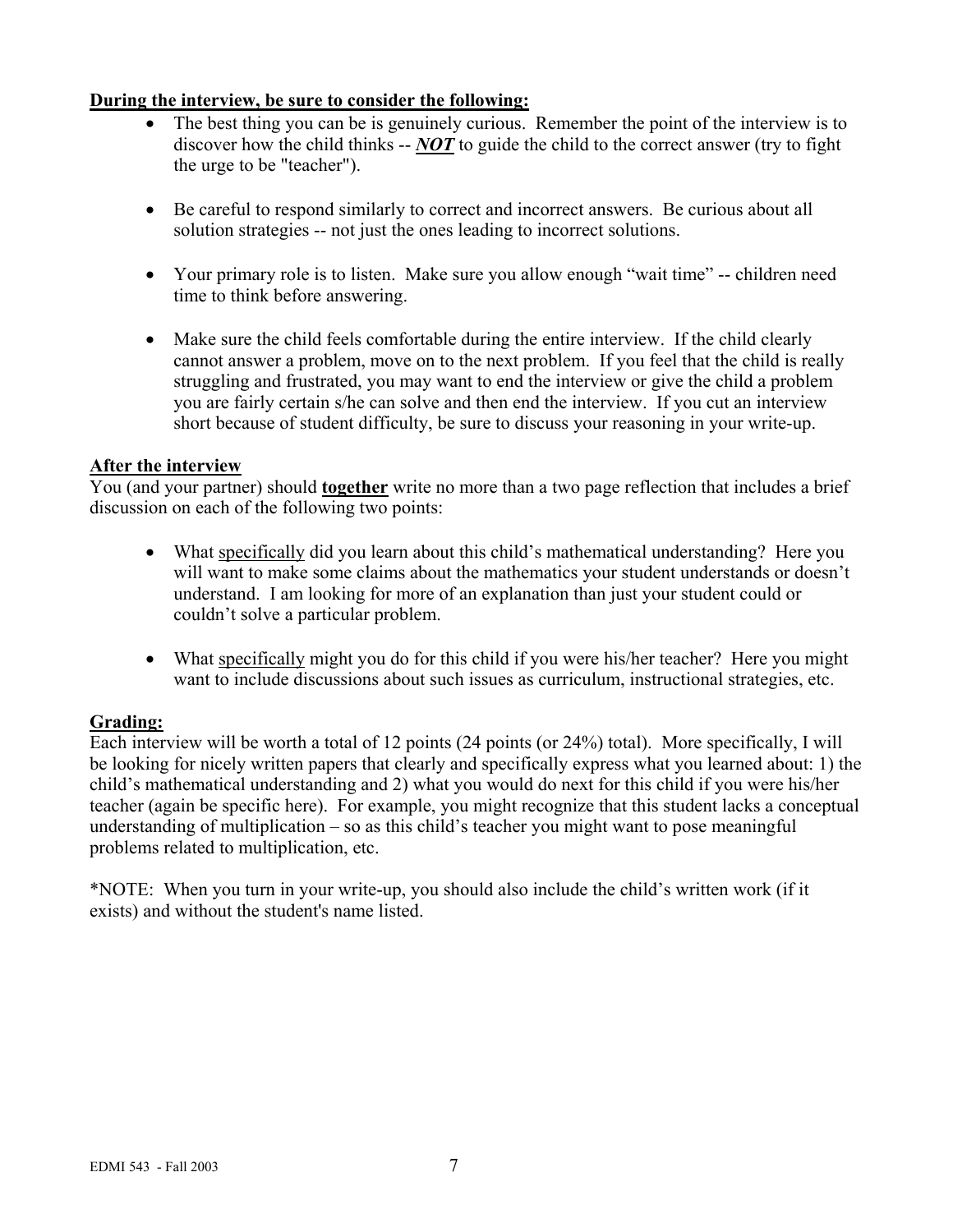## **MATHEMATICAL RESOURCES ASSIGNMENT**  EDMI 543

In preparation for your 'Designing and Teaching a Lesson in Mathematics" assignment, your "content group" will construct an Annotated List of Resources that your fellow colleagues will find helpful when teaching your mathematical topic to students. Your list should include resources that directly relate to your mathematical topic (e.g., algebra, geometry, etc.). For example, you should include such things as children's literature, teacher support materials, manipulatives, WWW locations, research articles, videos or movies, software, etc. Please include any useful information that you find when researching your topic so that your colleagues can learn from your work (but do not include specific pages from teacher workbooks, web sites, etc., rather provide citations along with short descriptions of your resources). I will be looking to find well- constructed packets of information. If you partition the workload it should not be an overwhelming task. If each group prepares a packet of resources and we share that information with each other, then by the end of this course you will each have a wealth of information on some of the most important mathematical topics for use when you teach! A general "rule of thumb" might be for your group to try and find 10 resources in each of the areas mentioned. Some topics will naturally have more resources than other topics.

Your group will submit one nicely prepared copy of your List of Resources on the day of your group presentation. Your group should also be prepared to make a 5 minute presentation that highlights some of the resources you found (consider bringing in a few of the items that you found most helpful when planning your presentation and resources for these materials).

This project is purposefully open-ended in the hopes that you will go out and find some great resources for your mathematical topic and for your presentation. You should talk with your master teachers, use the internet, and make use of materials that I will provide. However, if you have any questions or challenges finding resources, please be sure to ask (I am happy to provide support…I want these to be good so they are good resources)!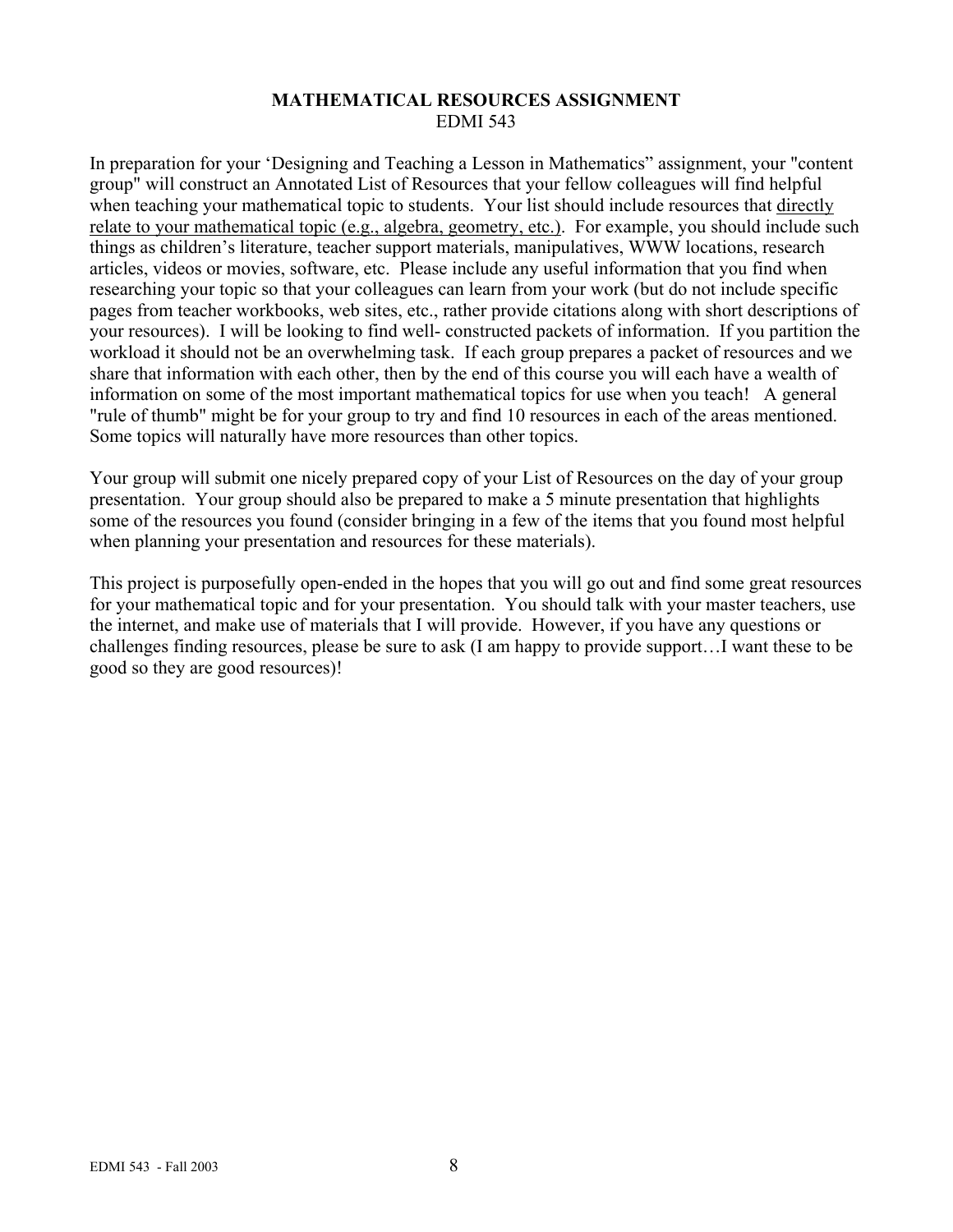## **DESIGNING & TEACHING A LESSON IN MATHEMATICS**  EDMI 543

Students will participate in small groups (approximately four to six students) to design, construct, and teach a single lesson on an assigned mathematical topic. The lesson will be designed for use with children at a specific grade level (based on the grade level of the cooperating teacher). The purpose of this activity is to help you learn how to design effective mathematical lessons for a specific group of students, learn where to find mathematical resources, provide you with an opportunity to practice teaching mathematics and to receive feedback, and to learn how to effectively collaborate with colleagues in order to improve your teaching.

## Plan of Action:

When planning your lesson, each group should:

- 1. Clearly identify the objective(s) of your lesson within the context of the overall goals and objectives of the unit. Similar to the Japanese Lesson Study process, your group might also want to identify a specific problem or issue that needs resolution.
- 2. Identify students' prior knowledge before making decisions about curriculum and instructional practices.
- 3. Consider whether your curriculum clearly brings forward your mathematical objective(s) and what, if any, alterations are necessary. Furthermore, your lesson must be consistent with the Mathematics Framework for California Public Schools (e.g., Content Standards).
- 4. Each group will be required to meet with me at least one time prior to the date of your presentation (this is not to say that we can only meet once!). One of the primary purposes of this activity is to provide me with an opportunity to work with each of you on a more individual basis so that I can help you learn to design effective mathematical activities. I will be happy to provide you with suggestions after you have given it some thought.
- 5. Make sure that each member of the group participates fully in the design and implementation of the lesson and that the workload is shared equitably. As part of your written report, each member must include a short written evaluation that describes the contributions made by each member of the group (indicating whether the workload was shared fairly among the members of the group).
- 6. On the day your topic is to be discussed in class, your group will turn in a lesson plan for your activity (using the format discussed in your Curriculum & Instruction Course), a reflection of your group's collaboration process and the teaching of your lesson, and a paragraph from each member that describes how the workload was shared. Each group will email a copy of your lesson plan and mathematical resources to each of your classmates for their teaching files
- 7. Each group will either show a short snippet of your actual lesson to the class for discussion or will allow others to observe the actual lesson (we will discuss the options).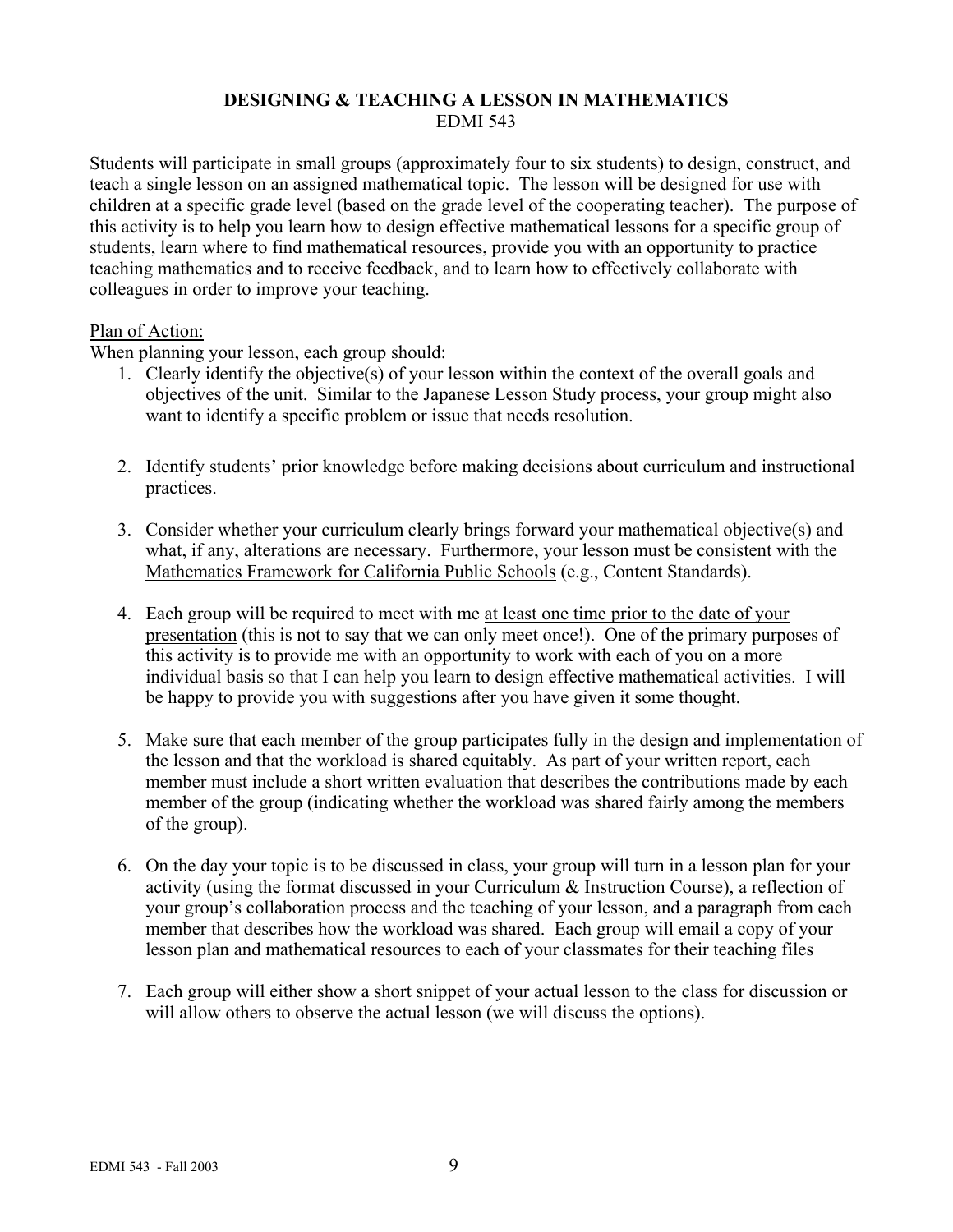# **Grades:**

For this activity, which will be worth a total of 15 points (15%), I am as interested in the process your group goes through as much as the final product. I want this to be an opportunity for you to learn such things as where to go for mathematical resources, to learn how to prepare lesson plans and what to consider when writing a lesson plan, to recognize the many challenges of teaching mathematics, to learn how to reflect and critique lessons, and to begin to understand the importance of on-going professional development opportunities. Your grade on this assignment will be based on the following:

• The design of your lesson plan. For example, adheres to identified lesson plan format described in your Curriculum and Instruction course, adheres to the California Content Standards, makes good use of student thinking, is grade appropriate, is sensitive to the needs of all students, and includes a plan for assessment, etc.

• The level of collaboration among the members of your group, the depth of your reflections (collaboration and teaching of the lesson), and what you learned from this process. You must be willing to take risks, commit yourself fully to this process, and desire to learn as much as possible from others and from the process. The success of this lesson depends on how much YOU put into this activity!

• As discussed earlier, each member of the group will need to include a short paragraph that describes how the work was shared among the members of the group (was the work shared fairly?). If the overall group identifies one member that did not fairly contribute to the final product then I will likely lower the grade of that individual (please work together and share the workload).

• Although the actual presentation of the lesson will NOT be factored into your grade, each group will receive feedback. I believe that this is a time for you to try things out and to make mistakes, not to be judged. Don't be afraid to take some risks and to make mistakes.

# **\* If anything is unclear or if you ever have questions, please ASK me.**